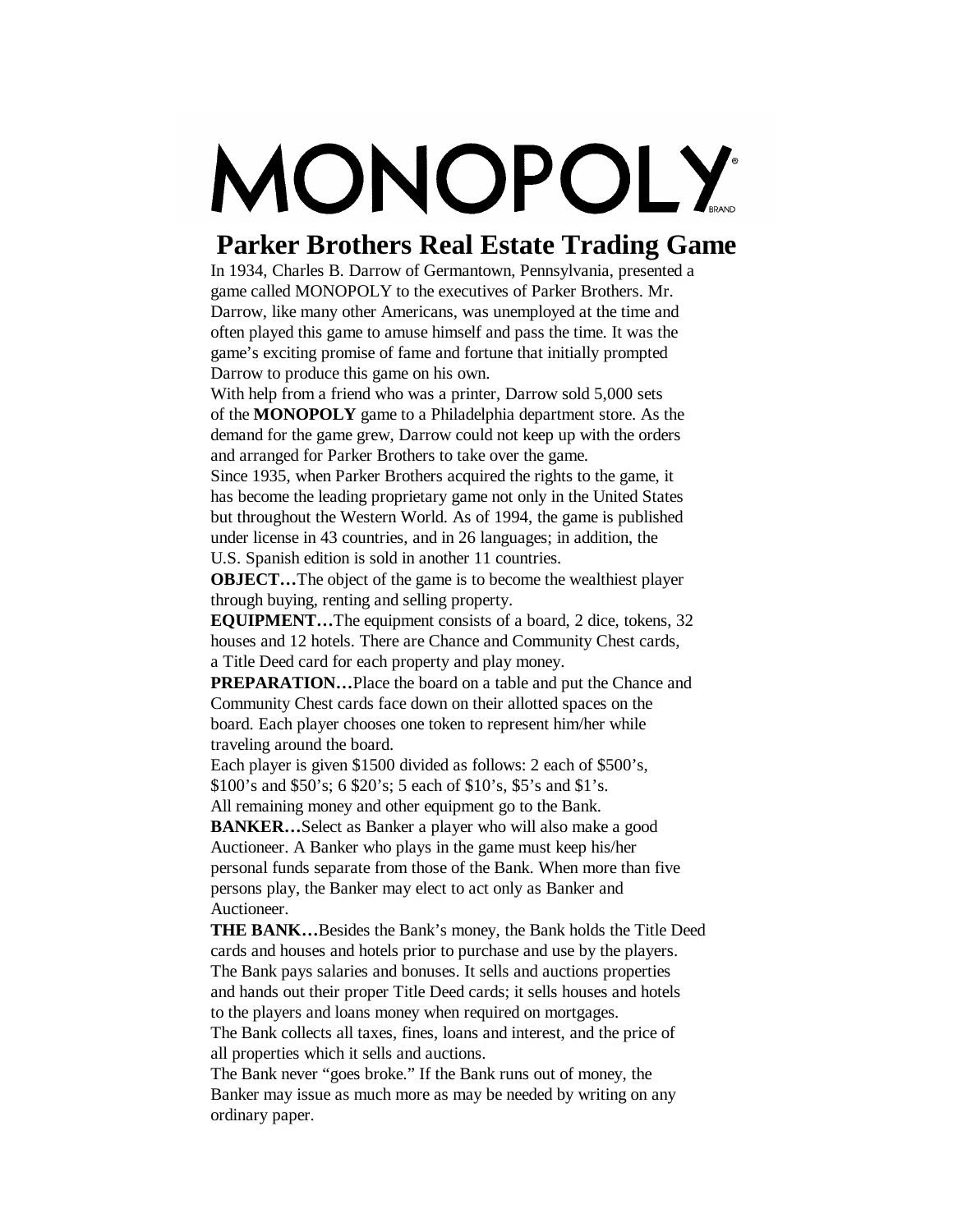**THE PLAY…** Starting with the Banker, each player in turn throws the dice. The player with the highest total starts the play: Place your token on the corner marked "GO," throw the dice and move your token in the direction of the arrow the number of spaces indicated by the dice. After you have completed your play, the turn passes to the left. The tokens remain on the spaces occupied and proceed from that point on the player's next turn. Two or more tokens may rest on the same space at the same time.

According to the space your token reaches, you may be entitled to buy real estate or other properties — or obliged to pay rent, pay taxes, draw a Chance or Community Chest card, "Go to Jail ® ," etc.

If you throw doubles, you move your token as usual, the sum of the two dice, and are subject to any privileges or penalties pertaining to the space on which you land. Retaining the dice, throw again and move your token as before. If you throw doubles three times in succession, move your token immediately to the space marked "In Jail"(see JAIL).

**"GO"…** Each time a player's token lands on or passes over GO, whether by throwing the dice or drawing a card, the Banker pays him/her a \$200 salary.

The \$200 is paid only once each time around the board. However, if a player passing GO on the throw of the dice lands 2 spaces beyond it on Community Chest, or 7 spaces beyond it on Chance, and draws the "Advance to GO" card, he/she collects \$200 for passing GO the first time and another \$200 for reaching it the second time by instructions on the card.

**BUYING PROPERTY…** Whenever you land on an unowned property you may buy that property from the Bank at its printed price. You receive the Title Deed card showing ownership; place it face up in front of you.

If you do not wish to buy the property, the Banker sells it at auction to the highest bidder. The buyer pays the Bank the amount of the bid in cash and receives the Title Deed card for that property. Any player, including the one who declined the option to buy it at the printed price, may bid. Bidding may start at any price.

**PAYING RENT...** When you land on property owned by another player, the owner collects rent from you in accordance with the list printed on its Title Deed card.

If the property is mortgaged, no rent can be collected. When a property is mortgaged, its Title Deed card is placed face down in front of the owner.

It is an advantage to hold all the Title Deed cards in a color-group (e.g., Boardwalk and Park Place; or Connecticut, Vermont and Oriental Avenues) because the owner may then charge double rent for unimproved properties in that color-group. This rule applies to unmortgaged properties even if another property in that color-group is mortgaged.

It is even more advantageous to have houses or hotels on properties because rents are much higher than for unimproved properties.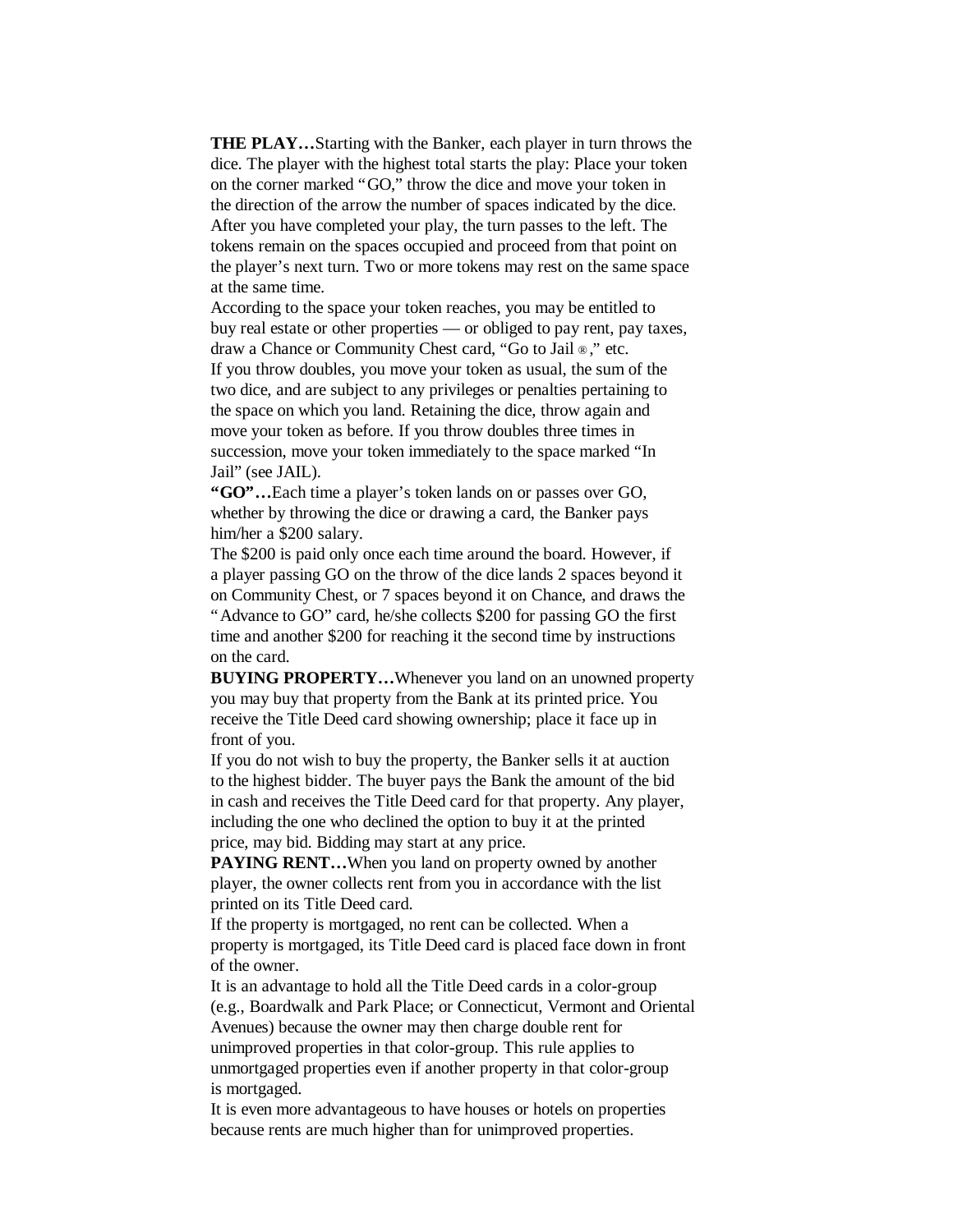The owner may not collect the rent if he/she fails to ask for it before the second player following throws the dice.

**"CHANCE" AND "COMMUNITY CHEST"…** When you land on either of these spaces, take the top card from the deck indicated, follow the instructions and return the card face down to the bottom of the deck.

The "Get Out of Jail Free" card is held until used and then returned to the bottom of the deck. If the player who draws it does not wish to use it, he/she may sell it, at any time, to another player at a price agreeable to both.

**"INCOME TAX"...** If you land here you have two options: You may estimate your tax at \$200 and pay the Bank, or you may pay 10% of your total worth to the Bank. Your total worth is all your cash on hand, printed prices of mortgaged and unmortgaged properties and cost price of all buildings you own.

You must decide which option you will take before you add up your total worth.

**"JAIL"…** You land in Jail when… (1) your token lands on the space marked "Go to Jail"; (2) you draw a card marked "Go to Jail"; or (3) you throw doubles three times in succession.

When you are sent to Jail you cannot collect your \$200 salary in that move since, regardless of where your token is on the board, you must move it directly into Jail. Yours turn ends when you are sent to Jail. If you are not "sent" to Jail but in the ordinary course of play land on that space, you are "Just Visiting," you incur no penalty, and you move ahead in the usual manner on your next turn.

You get out of Jail by...(1) throwing doubles on any of your next three turns; if you succeed in doing this you immediately move forward the number of spaces shown by your doubles throw; even though you had thrown doubles, you do not take another turn;

(2) using the "Get Out of Jail Free" card if you have it; (3) purchasing the "Get Out of Jail Free" card from another player and playing it; (4) paying a fine of \$50 before you roll the dice on either of your next

two turns.

If you do not throw doubles by your third turn, you must pay the \$50 fine. You then get out of Jail and immediately move forward the number of spaces shown by your throw.

Even though you are in Jail, you may buy and sell property, buy and sell houses and hotels and collect rents.

**"FREE PARKING"…** A player landing on this place does not receive any money, property or reward of any kind. This is just a "free" resting place.

**HOUSES…** When you own all the properties in a color-group you may buy houses from the Bank and erect them on those properties. If you buy one house, you may put it on any one of those properties. The next house you buy must be erected on one of the unimproved properties of this or any other complete color-group you may own.

The price you must pay the Bank for each house is shown on your Title Deed card for the property on which you erect the house.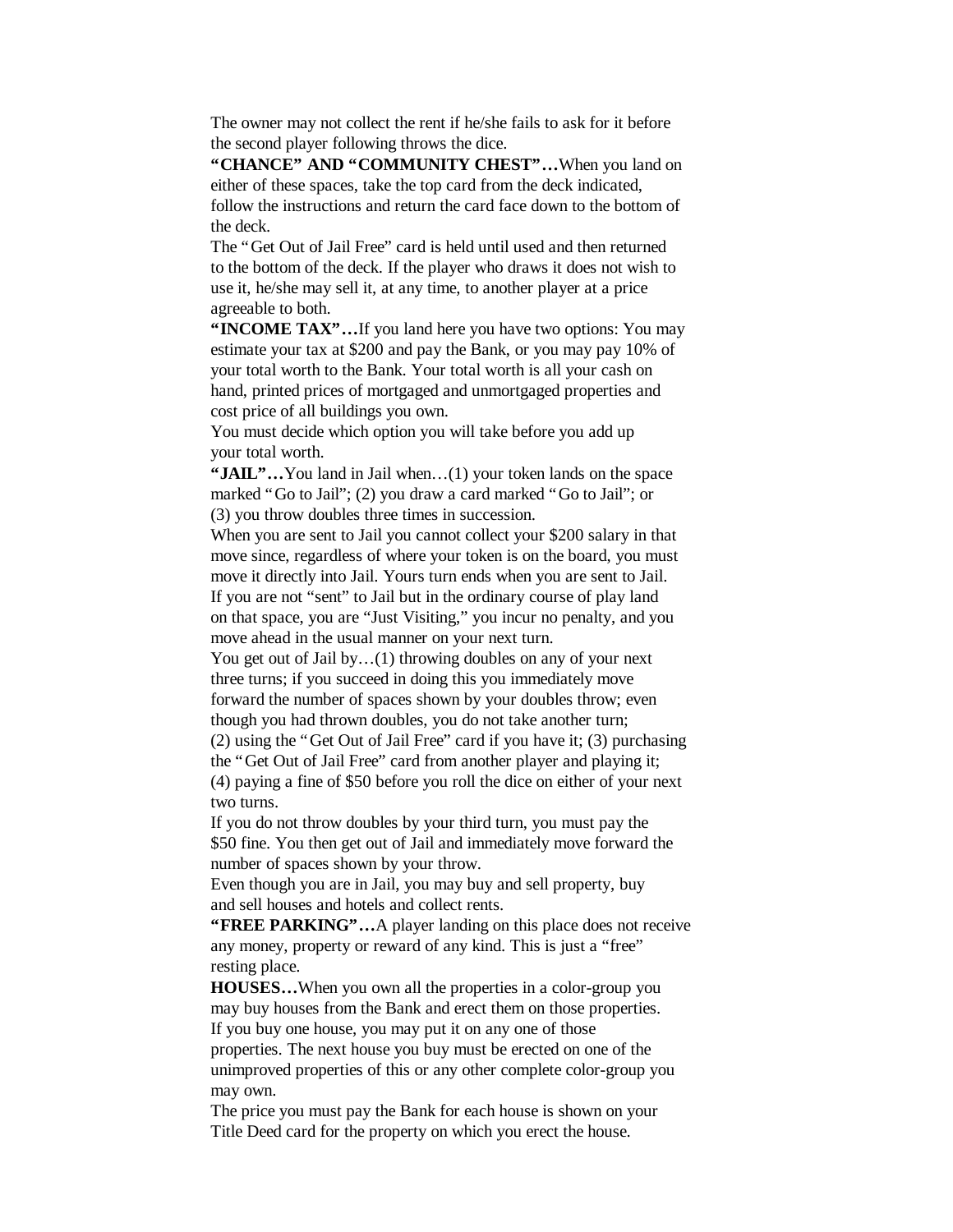The owner still collects double rent from an opponent who lands on the unimproved properties of his/her complete color-group. Following the above rules, you may buy and erect at any time as many houses as your judgement and financial standing will allow. But you must build *evenly*, i.e., you cannot erect more than one house on any one property of any color-group until you have built one house on every property of that group. You may then begin on the second row of houses, and so on, up to a limit of four houses to a property. For example, you cannot build three houses on one property if you have only one house on another property of that group.

As you build evenly, you must also break down evenly if you sell houses back to the Bank (see SELLING PROPERTY).

**HOTELS…** When a player has four houses on each property of a complete color-group, he/she may buy a hotel from the Bank and erect it on any property of the color-group. He/she returns the four houses from that property to the Bank and pays the price for the hotel as shown on the Title Deed card. Only one hotel may be erected on any one property.

**BUILDING SHORTAGES…** When the Bank has no houses to sell, players wishing to build must wait for some player to return or sell his/her houses to the Bank before building. If there are a limited number of houses and hotels available and two or more players wish to buy more than the Bank has, the houses or hotels must be sold at auction to the highest bidder.

**SELLING PROPERTY...** Unimproved properties, railroads and utilities (but not buildings) may be sold to any player as a private transaction for any amount the owner can get; however, no property can be sold to another player if buildings are standing on any properties of that color-group. Any buildings so located must be sold back to the Bank before the owner can sell any property of that color-group. Houses and hotels may be sold back to the Bank at any time for *one-half* the price paid for them.

All houses on one color-group must be sold one by one, evenly, in reverse of the manner in which they were erected.

All hotels on one color-group may be sold at once, or they may be sold one *house* at a time (one hotel equals five houses), evenly, in reverse of the manner in which they were erected.

**MORTGAGES…** Unimproved properties can be mortgaged through the Bank at any time. Before an improved property can be mortgaged, all the buildings on all the properties of its color-group must be sold back to the Bank at half price. The mortgage value is printed on each Title Deed card.

No rent can be collected on mortgaged properties or utilities, but rent can be collected on unmortgaged properties in the same group. In order to lift the mortgage, the owner must pay the Bank the amount of the mortgage *plus* 10% interest. When all the properties of a color-group are no longer mortgaged, the owner may begin to buy back houses at full price.

The player who mortgages property retains possession of it and no other player may secure it by lifting the mortgage from the Bank.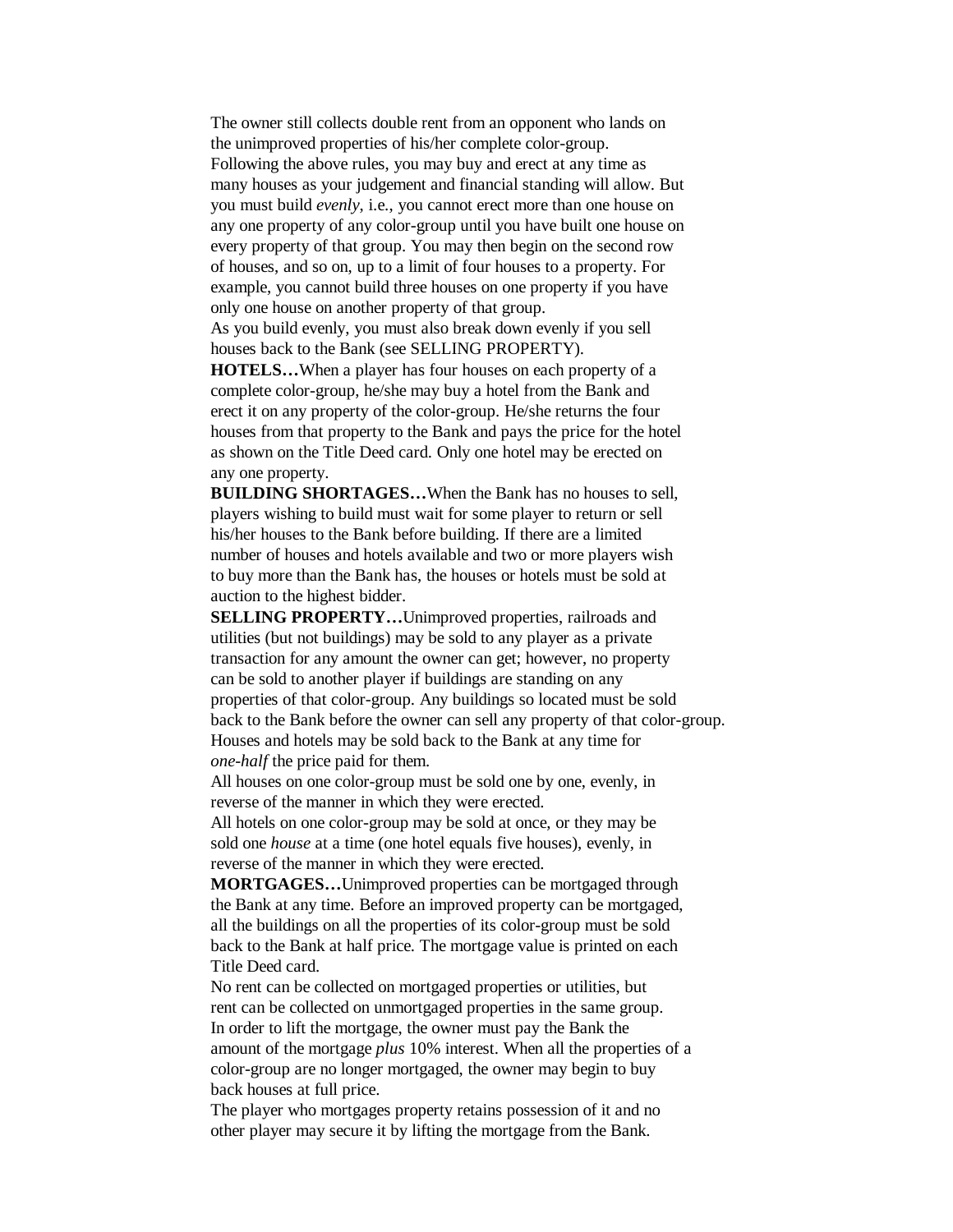However, the owner may sell this mortgaged property to another player at any agreed price. If you are the new owner, you may lift the mortgage at once if you wish by paying off the mortgage plus 10% interest to the Bank. If the mortgage is not lifted at once, you must pay the Bank 10% interest when you buy the property and if you lift the mortgage later you must pay the Bank an *additional* 10% interest as well as the amount of the mortgage.

**BANKRUPTCY...** You are declared bankrupt if you owe more than you can pay either to another player or to the Bank. If your debt is to another player, you must turn over to that player all that you have of value and retire from the game. In making this settlement, if you own houses or hotels, you must return these to the Bank in exchange for money to the extent of one-half the amount paid for them; this cash is given to the creditor. If you have mortgaged property you also turn this property over to your creditor but the new owner must at once pay the Bank the amount of interest on the loan, which is 10% of the value of the property. The new owner who does this may then, at his/her option, pay the principal or hold the property until some later turn, then lift the mortgage. If he/she holds property in this way until a later turn, he/she must pay the interest again upon lifting the mortgage.

Should you owe the Bank, instead of another player, more than you can pay (because of taxes or penalties) even by selling off buildings and mortgaging property, you must turn over all assets to the Bank. In this case, the Bank immediately sells by auction all property so taken, except buildings. A bankrupt player must immediately retire from the game. The last player left in the game wins.

**MISCELLANEOUS…** Money can be loaned to a player only by the Bank and then only by mortgaging property. No player may borrow from or lend money to another player.

## **RULES for a SHORT GAME (60 to 90 minutes)**

There are five changed rules for this first Short Game. 1. During PREPARATION, the Banker shuffles then deals **three** Title Deed cards to each player. These are **free**— no payment to the Bank is required.

2. You need only **three** houses (instead of four) on each lot of a complete color-group before you may buy a hotel. Hotel rent remains the same. The turn-in value is still one-half the purchase price, which in this game is one house less than in the regular game.

3. If you land in **Jail** you *must* exit on your next turn by 1) using a "Get Out of Jail Free" card if you have (or can buy) one; or 2) rolling doubles; or 3) paying \$50. Unlike the standard rules, you may try to roll doubles and, failing to do so, pay the \$50 on the same turn.

4. The penalty for landing on **"Income Tax"** is a flat \$200.

5. END OF GAME: The game ends when **one** player goes bankrupt. The remaining players value their property: (1) cash on hand; (2) lots, utilities and railroads owned, at the price printed on the board; (3) any mortgaged property owned, at one-half the price printed on the board; (4) houses, valued at purchase price; (5) hotels, valued at purchase price including the value of the three houses turned in.